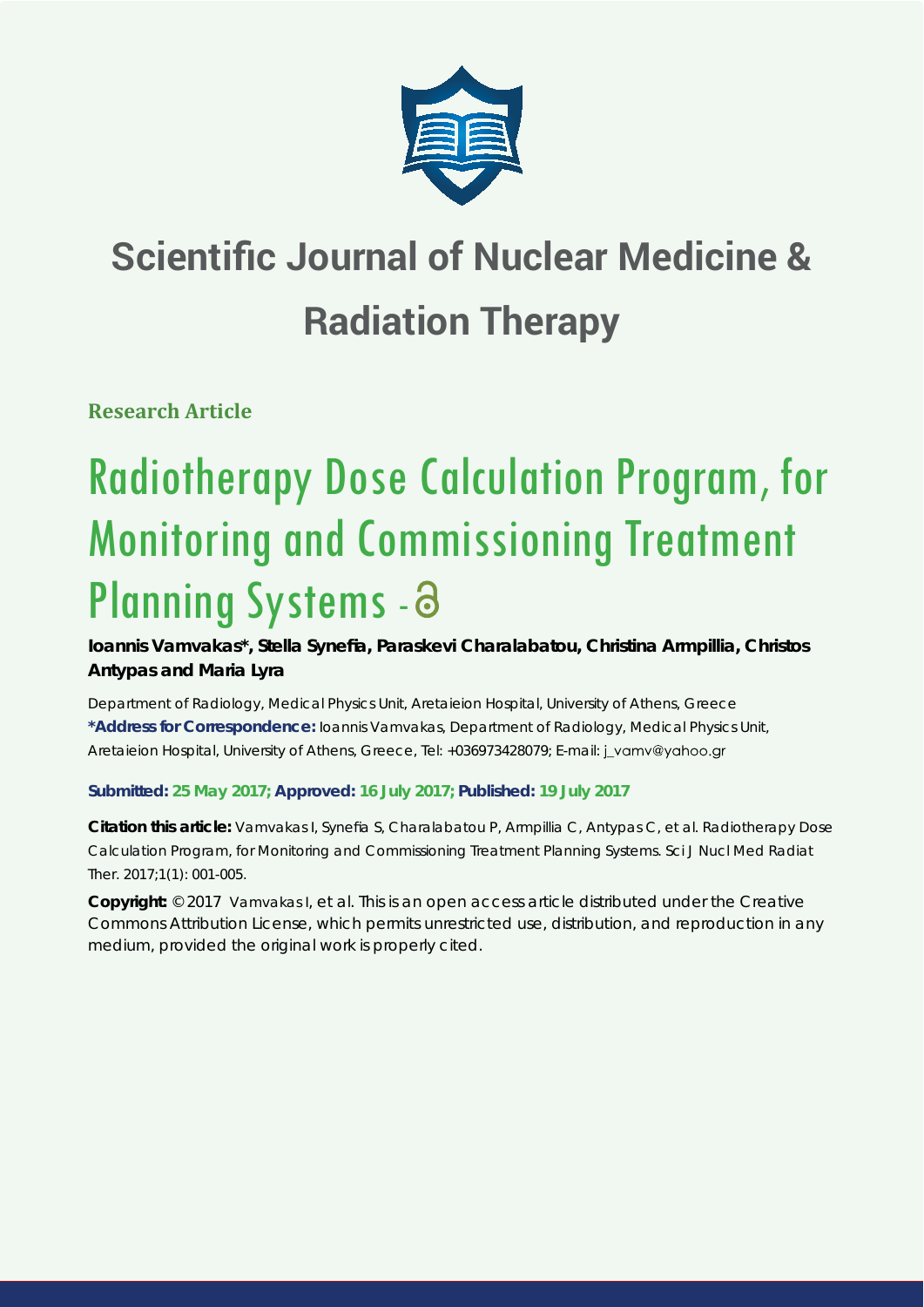# **ABSTRACT**

**Aim**: In modern radiotherapy high energy photon beams are produced by linear accelerators, fast and accurate calculation of the dose distribution in patient's body is required. Computer systems known as treatment planning systems (TPS) calculate the dose distribution. Medical Physicists use the treatment planning systems for radiotherapy dose calculations. Every TPS should be checked for the accuracy of the computed dose compared to dose measured with ion champers under several cases, before it can be used clinically. Modern techniques like intensity modulated radiotherapy (IMRT) require dose calculation accuracy. The aim of this study is to create dose calculation software in order to verify the accuracy of the TPS.

**Material and method**: We created an independent routine in MATLAB that calculates absorbed dose at any point on the central axis of a photon beam in water and we used it to check the accuracy of the treatment planning calculation. In this study we compared the Siemens Once 6 MV linear accelerator dose measurements to Nucleation Master plan TPS calculations.

**Results and conclusions**: The results showed agreement between dose measurement and dose calculation better than 3 percent at any case. The advantage of the MATLAB software is that it can calculate the dose at any point on the beam's central axis very fast and it gives the medical physicist the opportunity to check the TPS calculation for several depths in the water and for several field sizes in a very short time period.

**Keywords:** MU calculation; Radiotherapy; PACS: 87.55.kd, 87.55.D

#### **INTRODUCTION**

At every new linear accelerator installation, dose characteristics must be measured thoroughly [1]. Absorbed dose to water is measured with ion champers and electrometers. Dose metrics are presented as Percentage Depth Doses (PDD), dose profiles at the two main horizontal axes of the linear accelerator (in plane and cross plane) [2]. Also collimator scatter factors (Sc), phantom scatter factors (Sp), output factors (Scp) are obtained from ion champers measurements [3]. From these dosimetric quantities it is possible to calculate the Monitor Units (MU) needed to irradiate a point at a mass of water to a certain amount of absorbed dose [4]. Monitor unit is the definition of the radiation output of the linear accelerator. One monitor unit defines one cGy of absorbed dose in water at reference conditions. Reference conditions usually are  $10 \times 10$  cm<sup>2</sup> field size at the depth of maximum dose and Source to Skin Distance (SSD) 100 cm. Several commercial computer systems known as Treatment Planning Systems (TPS) calculate the dose distribution in the human body when it is irradiated with a linear accelerator. The dose characteristics that were measured for the linear accelerator are inputted in the TPS and the program calculates the MU's that are needed for complex fields, field sizes and dose distributions in the human body [5]. It is very important for the safety of the patient and the quality of the treatment to check the accuracy of the TPS calculations under every possible situation [6]. The accuracy of the TPS calculations can be checked by comparing the TPS calculation against the ion chamber dose measurement. Independent software was created in MATLAB that calculates dose at any point in the central axis of a photon beam in water and it was used to check the accuracy of the treatment planning calculation. The advantage of the MATLAB software is that it can calculate the dose at any point on the beam's central axis very fast and it gives the medical physicist the opportunity to check the TPS calculation for several depths in the water and for several field sizes in a very short time period.

#### **MATERIALS AND METHODS**

#### **The linear accelerator**

A Siemens linear accelerator model Oncor Impression is installed at Aretaieion Hospital in Athens since 2006. It can produce 6 MV photon beam and it has Multi Leaf Collimator (MLC). Complex field shapes can be generated with the MLC leaves that have one centimeter width at the isocenter. The linear accelerator can also deliver step and

shoot Intensity Modulated Radiotherapy (IMRT) beams [7]. Static radiotherapy beams deliver practically constant intensity at every point of the beam field. The IMRT beams can deliver different intensity at the points of the beam field. The advantage of this technique is that the part of the beam that passes through the target can have high intensity and the part of the beam that pass through the healthy tissue can have lower intensity. Dosimetric characteristics of the linear accelerator were measured with commercial water phantom, ion champers and electrometers. The dosimetric characteristics, PDD's, profiles and output factors were inputted into a commercial TPS, the Elekta oncentra Master plan version 4.3. The PDD is defined by the equation PDD =  $100^{\circ}D_{p}/D_{o}$  were  $D_{p}$  is the dose at a point at depth p and D<sub>o</sub> is the dose at the reference point. The reference point is located at the depth of the maximum dose. The beam profile is the dose distribution along the main axis of the beam field. It is measured at several depths in water for the two main axis of the beam field. The output factor is defined by the equation OF =  $D(a,d<sub>r</sub>)/D(a<sub>r</sub>,d<sub>r</sub>)$  were OF is the output factor,  $D(a,d)$  is the dose of the field size a at the reference depth and  $D(a_i, d_i)$  is the dose of the reference field size at the reference depth. Usually the reference field size is 10 cm x 10 cm and the reference depth is 10 cm of water. The TPS uses a collapse cone algorithm and can reproduce the linear accelerator dosimetric characteristics [8]. Photons interact with tissue and deposit energy at and around the interaction point. Dose is calculated by the convolution of the total energy released at the material with the point kernel. The point kernel is pre calculated dose distribution around the point of interaction. The collapse cone algorithm uses cone kernels that the energy deposited inside the cone is collapsed into the central axis of the cone.

The accuracy of the reproduction was checked before the system was clinically commissioned. In order to check the MU accuracy, special software was created in MATLAB. The software was named VAMLY plan(VAM comes from Vamvakas and LY from Lyra, the surnames of the main and the senior researchers) and it can calculate the MU's that are needed to deliver a selected absorbed dose to water at any point on the central axis of the beam.

#### **The Vamly Plan**

The VAMLY plan is a stand-alone computer application written with the MATLAB code. Once the dosimetric characteristics of the linear accelerator are inputted in the application, the user can calculate the MU's needed for a specific dose on the beam's central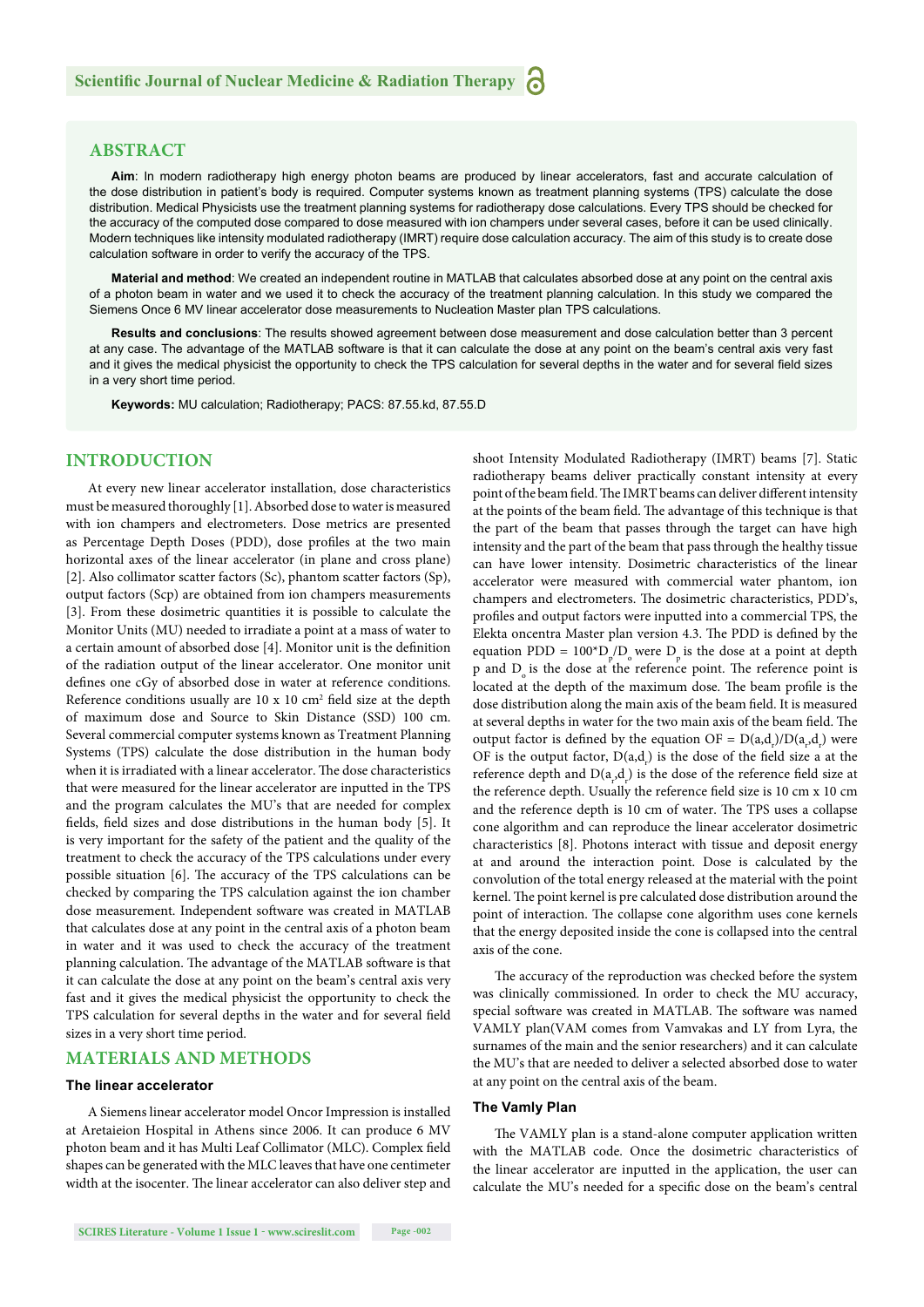axis. PDD's, Sc's, Sp's and wedge factors for rectangular field sizes from  $4x4$  until  $40x40$  cm<sup>2</sup> are inputted in the VAMLY plan. The MU calculation is performed according to the Khan methodology. In case that a calculation requires data values between the original inputted data, linear interpolation is automatically performed. At the graphical user inter phase, the user types the beam dimensions at the isocenter for the in plane (X) and the cross plane (Y) direction. Next, user has to type the SSD, the depth, the wedge angle (zero value at the wedge is valid for open fields), the reference isodose and the absorbed dose. Next the user has to click on the 'CALCULATE' button and the program displays the calculated MU's. Also the equivalent and the effective field sizes, the calibration correction, Sc, Sp, PDD and wedge factor values are displayed for every calculation.

#### **The algorithm**

The algorithm was written in the MATLAB code. The first two inputs that define the beam dimensions at the isocenter must be numbers. The program prompts the user to insert a number between 0.5 cm and 40 cm that is the maximum possible field size. If the input is invalid then an error dialog box informs the user that the input is invalid. The third input is the SSD. The SSD input must be a number between 40 cm and 400 cm and defines the distance between the radiation source and the patient's skin. The program prompts the user to type a valid insert and an error dialog box open if the input is invalid. The forth input is the calculation depth. The input must be a number from 0.5 cm to 30 cm. The program also prompts user for a valid input and error dialog box appears if the input is invalid. The fifth input is the wedge angle. The program prompts the user to insert zero  $(0)$  for open field or 15, 30, 45, or 60 for a physical wedge of 15, 30, 45, 60 degrees respectively. Error dialog box is opened if the input is invalid. The sixth input is the reference isodose. The default input is 100. The last input is the delivered dose. The algorithm calculates the equivalent square field size and the effective field size using the first three inputs according to the Khan methodology. This part of the code is shown below.

Total =  $2^*$  str2num (a)\* str2num (b)/ (str2num (a) + str2num (b));

Total = round (total\*100)/100;

 $c = num2str (total);$ 

total2 = str2num (d)\* str2num(c)/100;

total $2a =$ round (total $2*100$ )/100;

 $e = num2str (total2a);$ 

Where a is x dimension, b is y dimension and d is the SSD.

Then the algorithm calculates the factor for SSD different than 100 cm and the factor for dose calibration point different than 1.5 cm depth and SSD 100 cm using the code below.

Total  $3 = 101.5 \land 2 / (str2num (d) + 1.5) \land 2;$ 

Total  $41 = (str2num (d) + 1.5) \land 2 / (str2num (d) + str2num (f))$  $\wedge$  2;

Total  $42 = (100 + 1.5) \land 2 / (100 + str2num(f)) \land 2$ ;

Where 'f' is the depth of the calculation point.

The measured Sc and Sp values for several field sizes are loaded into the program. These data are loaded as two separated tables. One table is for Sc and another for Sp. The first row is the Sc (or Sp) values and the second row is the field size respectively. The algorithm calculates the Sc value using the Sc table and the equivalent field size with the command interp1 from MATLAB. This command executes linear interpolation between the two closest measured Sc values for the calculated equivalent field size. With the same way the Sp value is calculated from the Sp table and the effective field size. For the wedged field sizes, a wedge factor is assigned to every physical wedge (15, 30, 45, 60 degrees) and the algorithm uses the appropriate wedge factor for the dose calculation. The measured PDD's for several field sizes are inputted into the program as table. The first row is the square field size. The column below every field size is the PDD for several depths. The last column is the depth. The algorithm calculates the PDD using the inter p2 command [9]. This command makes linear interpolation for the PDD between the closest values of the measured field sizes and depths. The last step of the algorithm is the MU calculation. It is done by dividing the desired dose with all the correction factors that were described above.

# **RESULTS**

MU calculations were performed with the Master plan TPS and with the VAMLY plan and the results were compared. Rectangular fields with dimensions 5x5, 7x7, 10x10, 12x12, 15x15, 18x18, 20x20, 25x25, 30x30, 40x40 cm were selected for the comparison. Calculations were performed for these fields for SSD 100 cm and also for SSD 90 cm for 5 cm and for 10 cm depth. The selected absorbed dose was 200 cGy. Also rectangular 30 degrees wedged fields with dimensions 7x7, 10x10, 12x12, 15x15, 18x18, 20x20 cm were selected to compare the TPS performance for wedged fields at SSD 100 cm, 5 cm depth and 200 cGy absorbed dose. The results showed that the differences between TPS and VAMLY plan were 2.5 % or less for all the selected cases. The statistical analysis showed that the mean difference among the 47 cases was 0.8% and the standard deviation was 1.4.

#### **DISCUSSION**

Cancer is among the leading causes of morbidity and mortality worldwide. Approximately 14 million new cases and 8.2 million cancer related deaths were reported in 2012. It is expected that annual



**Figure 1:** The VAMLY plan graphical user interphase. At this example user inputed for field size (10 cm x 20 cm), SSD (92cm), depth  $(8 \text{ cm})$ , wedge filter (0 for open field), reference isodose (100%) and dose (150 cGy). Then user pressed the green "CACLULATE" button and the MU's were displayed (167.3). Also all the required parameters for the specific calculation were displayed (Sc, Sp, PDD, wedge factor and correction factors for calibration and SSD)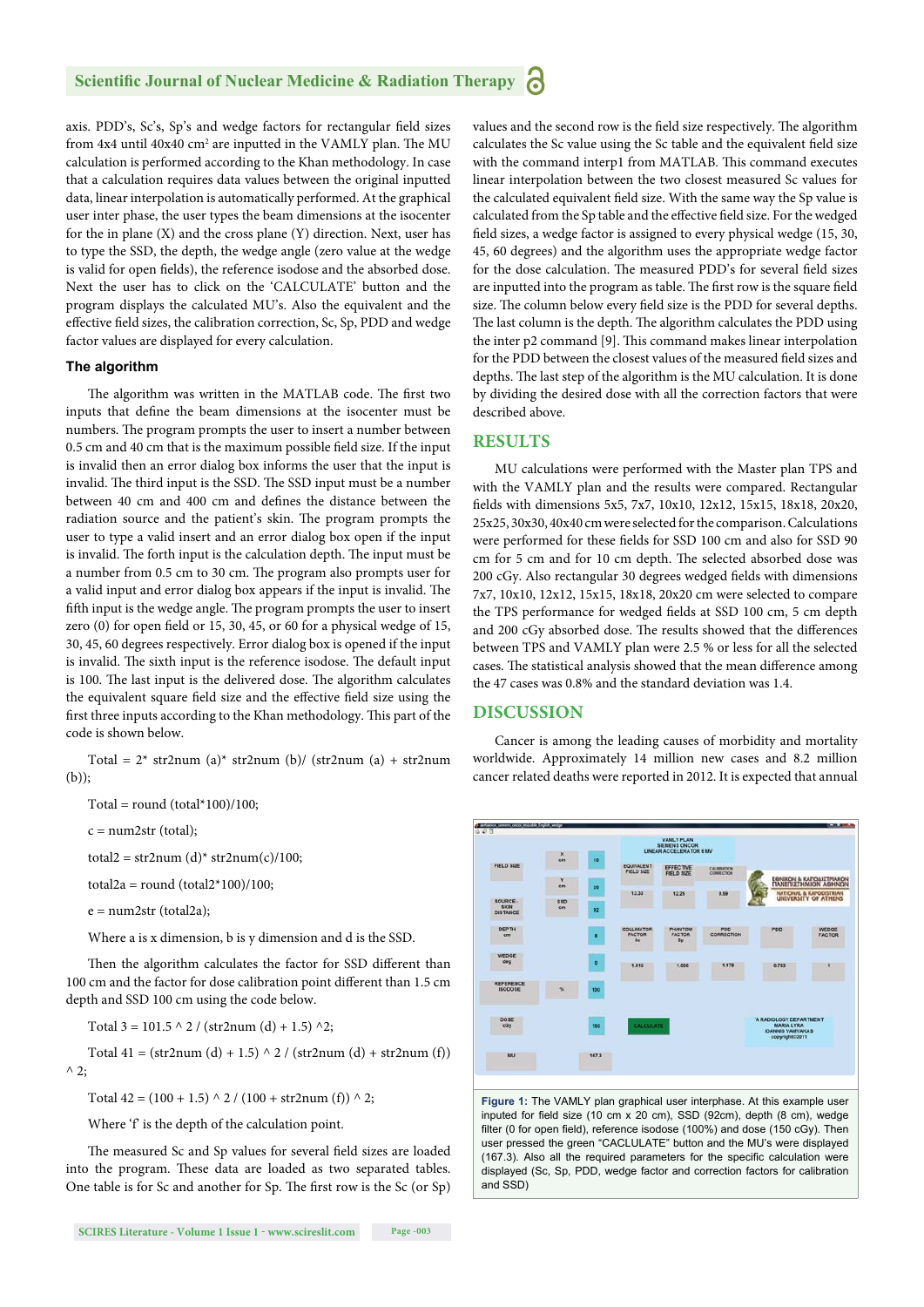# **Scientific Journal of Nuclear Medicine & Radiation Therapy**

Table1: MU calculated with Masterplan and MU calculated with VAMLY for dose = 200 cGy, SSD = 100 cm, depth = 5 cm in water. The % difference between Master plan and VAMLY is shown at the last row of the table.

| Field size (cm <sup>2</sup> ) | 5x5 | 7x7   | 10x10  | 12x12  | 15x15 | 18x18 | 20x20  | 25x25  | 30x30  | 40x40 |
|-------------------------------|-----|-------|--------|--------|-------|-------|--------|--------|--------|-------|
| Master plan MU                | 253 | 242.7 | 230.1  | 223.7  | 216.9 | 212.6 | 211.2  | 206.1  | 204.1  | 202.5 |
| <b>VAMLY MU</b>               | 252 | 242.1 | 230.7  | 226.7  | 221.2 | 216.7 | 216.3  | 211.2  | 208.7  | 206.6 |
| Difference %                  | 0.4 | 0.2   | $-0.3$ | $-1.3$ |       | -1.9  | $-2.4$ | $-2.5$ | $-2.3$ | -2    |

Table 2: MU calculated with Masterplan and MU calculated with VAMLY for dose = 200 cGy, SSD = 100 cm, depth = 10 cm in water. The % difference between Masterplan and VAMLY is shown at the last row of the table

| Field size $(cm2)$ | 5x5   | 7x7   | 10x10 | 12x12  | 15x15  | 18x18  | 20x20  | 25x25  | 30x30                           | 40x40  |
|--------------------|-------|-------|-------|--------|--------|--------|--------|--------|---------------------------------|--------|
| Masterplan MU      | 340.1 | 320.6 | 298.2 | 287.3  | 275.6  | 267.8  | 264.2  | 256.7  | 253.1                           | 251.1  |
| <b>VAMLY MU</b>    | 337.5 | 316   | 297.6 | 288.5  | 279.3  | 272.5  | 270.8  | 262.7  | 256.6                           | 252.9  |
| Difference %       | 0.8   | . .4  | 0.2   | $-0.4$ | $-1.3$ | $-1.8$ | $-2.5$ | $-2.3$ | 1.4<br>$\overline{\phantom{0}}$ | $-0.7$ |

**Table 3:** MU calculated with Master plan and MU calculated with VAMLY for dose = 200 cGy, SSD = 90 cm, depth = 5 cm in water. The % difference between Masterplan and VAMLY is shown at the last row of the table*.*

| Field size (cm <sup>2</sup> ) | 5x5   | 7x7   | 10x10 | 12x12  | 15x15  | 18x18 | 20x20  | 25x25 | 30x30  | 40x40  |
|-------------------------------|-------|-------|-------|--------|--------|-------|--------|-------|--------|--------|
| Master plan MU                | 282.7 | 266.9 | 248.4 | 240.5  | 229.5  | 223.2 | 219.4  | 213.1 | 209.8  | 206.3  |
| <b>VAMLY MU</b>               | 280.1 | 264.6 | 248.2 | 241.6  | 233.2  | 227.6 | 224.3  | 218.5 | 214.6  | 210.7  |
| Difference %                  | 0.9   | 0.9   | 0.1   | $-0.5$ | $-1.6$ | -2    | $-2.2$ | -2.5  | $-2.3$ | $-2.1$ |

**Table 4**: MU calculated with Master plan and MU calculated with VAMLY for dose = 200 cGy, SSD = 90 cm, depth = 10 cm in water. The % difference between Master plan and VAMLY is shown at the last row of the table*.*

| Field size (cm <sup>2</sup> ) | 5x5   | 7x7   | 10x10 | 12x12  | 15x15  | 18x18  | 20x20  | 25x25  | 30x30  | 40x40  |
|-------------------------------|-------|-------|-------|--------|--------|--------|--------|--------|--------|--------|
| Master plan MU                | 340.1 | 320.6 | 298.2 | 287.3  | 275.6  | 267.8  | 264.2  | 256.   | 253.   | 251.1  |
| <b>VAMLY MU</b>               | 337.5 | 316   | 297.6 | 288.5  | 279.3  | 272.5  | 270.8  | 262.7  | 256.6  | 252.9  |
| Difference %                  | 0.8   | . 4   | 0.2   | $-0.4$ | $-1.3$ | $-1.8$ | $-2.5$ | $-2.3$ | $-1.4$ | $-0.7$ |

Table 5: MU calculated with Master plan and MU calculated with VAMLY for dose = 200 cGy, SSD = 90 cm, depth = 5 cm in water, wedge = 30 degrees. The % difference between Masterplan and VAMLY is shown at the last row of the table.

| Field size $(cm2)$ | 5x5   | 7x7   | 10x10 | 12x12 | 15x15  | 18x18  | 20x20  |
|--------------------|-------|-------|-------|-------|--------|--------|--------|
| Master plan MU     | 486.6 | 467.5 | 441.2 | 432.1 | 413.6  | 404.2  | 398.5  |
| <b>VAMLY MU</b>    | 475.4 | 456.8 | 435.2 | 427.8 | 417.4  | 409    | 408.1  |
| Difference %       | 2.3   | 2.3   | 1.4   |       | $-0.9$ | $-1.2$ | $-2.4$ |

cancer cases will rise from 14 million in 2012 to 22 within the next two decades [10]. Surgery, radiotherapy and chemotherapy are the three basic treatments for cancer [11]. The need for new radiotherapy linear accelerators installations will rise in next decades. Fast and accurate dose calculation is very important in modern radiotherapy. Complex treatments like intensity modulated or volumetric radiotherapy require calculation for a large number of beams [12,13]. The efficiency and safety of the treatment cannot be achieved without accurate dose calculation. TPS's are essential at every radiotherapy department because they satisfy the demand for fast and accurate dose calculation. The accuracy of the calculation must be checked thoroughly before a new installed TPS is commissioned for clinical use [14]. TPS dose calculation must be compared to hand calculation for several fields and depths. The agreement between TPS against hand calculation should be better than 3 % [15]. Hand MU calculation is time consuming and is not the ideal method for the medical physicist. The VAMLY plan can perform these calculations very fast and easy and it is very helpful to the medical physicist. Time required for a single beam calculation is less than a second and a few seconds are enough for a beam geometry input. At this study we checked the Oncentra Master plan TPS for the accuracy of dose calculation. Agreement between TPS and VAMLY calculation was better than 2.5 % for every tested beam. Time consumed for all the calculations with the VAMLY plan was less than thirty minutes. The estimated time for the above hand calculations is four hours. We assume that five minutes is the time needed to make and recheck a hand MU calculation. In this study forty seven calculations were processed which leads to 3.92 hours needed. It is obvious that the VAMLY plan helps the medical physicist to finish the TPS commissioning at a very shorter time period. Also The VAMLY plan can be commissioned for clinical use in the radiotherapy department for two dimensional radiotherapy treatments. Two dimensional radiotherapy treatments are about 30 % of the total number of treatments in a modern radiotherapy department [16]. The VAMLY plan can very easily perform a large number of clinical dose calculations fast and accurately.

#### **CONCLUSIONS**

The VAMLY plan can calculate the dose to water delivered at a point on the central axis using PDD, Sc, Sp and wedge factors. The calculation is fast and helps medical physicists to reduce the time needed for TPS commissioning. Also it can perform a large amount of the clinical workload in a radiotherapy department. The VAMLY